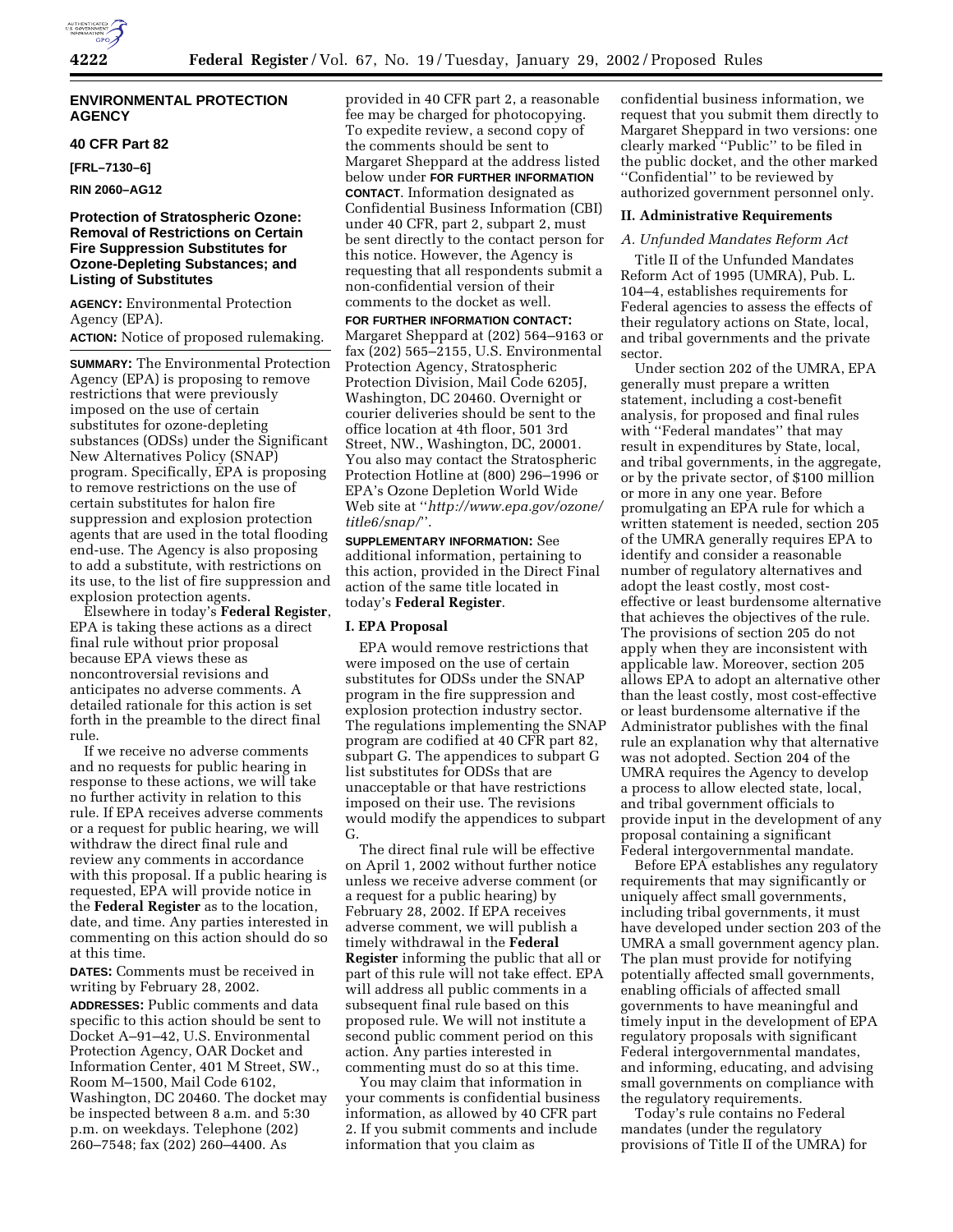State, local, or tribal governments or the private sector. Because this rule imposes no enforceable duty on any State, local or tribal government it is not subject to the requirements of sections 202 and 205 of the UMRA. EPA has also determined that this rule contains no regulatory requirements that might significantly or uniquely affect small governments; therefore, EPA is not required to develop a plan with regard to small governments under section 203. Finally, because this rule does not contain a significant intergovernmental mandate, the Agency is not required to develop a process to obtain input from elected state, local, and tribal officials under section 204.

# *B. Executive Order 12866*

Under Executive Order 12866 (58 FR 51735, October 4, 1993), the Agency must determine whether this regulatory action is significant and therefore subject to OMB review and the requirements of the Executive Order. The Order defines significant regulatory action as one that is likely to result in a rule that may:

(1) Have an annual effect on the economy of \$100 million or more, or adversely affect in a material way the economy, a sector of the economy, productivity, competition, jobs, the environment, public health or safety, or State, local, or tribal governments or communities;

(2) Create a serious inconsistency or otherwise interfere with an action taken or planned by another agency;

(3) Materially alter the budgetary impact of entitlement, grants, user fees, or loan programs or the rights and obligations of recipients thereof; or

(4) Raise novel legal or policy issues arising out of legal mandates, the President's priorities, or the principles set forth in the Executive Order.

Pursuant to the terms of Executive Order 12866, OMB notified EPA that it considers this a ''significant regulatory action'' within the meaning of the Executive Order and EPA submitted this action to OMB for review. Changes made in response to OMB suggestions or recommendations will be documented in the public record.

#### *C. Paperwork Reduction Act*

EPA has determined that this proposed rule contains no information requirements subject to the Paperwork Reduction Act, 44 U.S.C. 3501 *et seq.*, that are not already approved by the Office of Management and Budget (OMB). OMB has reviewed and approved two Information Collection Requests (ICRs) by EPA which are described in the March 18, 1994

rulemaking (59 FR 13044, at 13121, 13146–13147) and in the October 16, 1996 rulemaking (61 FR 54030, at 54038–54039). These ICRs included five types of respondent reporting and record-keeping activities pursuant to SNAP regulations: submission of a SNAP petition, filing a SNAP/TSCA Addendum, notification for test marketing activity, record-keeping for substitutes acceptable subject to narrowed use limits, and record-keeping for small volume uses. The OMB Control Numbers are 2060–0226 and 2060–0350.

Burden means the total time, effort, or financial resources expended by persons to generate, maintain, retain, or disclose or provide information to or for a Federal agency. This includes the time needed to review instructions; develop, acquire, install, and utilize technology and systems for the purposes of collecting, validating, and verifying information, processing and maintaining information, and disclosing and providing information; adjust the existing ways to comply with any previously applicable instructions and requirements; train personnel to be able to respond to a collection of information; search data sources; complete and review the collection of information; and transmit or otherwise disclose the information.

An Agency may not conduct or sponsor, and a person is not required to respond to, a collection of information unless it displays a currently valid OMB control number. The OMB control numbers for EPA's regulations are listed in 40 CFR part 9 and 48 CFR chapter 15.

### *D. Executive Order 13175: Consultation and Coordination With Indian Tribal Governments*

Executive Order 13175, entitled ''Consultation and Coordination with Indian Tribal Governments'' (65 FR 67249, November 6, 2000), requires EPA to develop an accountable process to ensure ''meaningful and timely input by tribal officials in the development of regulatory policies that have tribal implications.'' ''Policies that have tribal implications'' is defined in the Executive Order to include regulations that have ''substantial direct effects on one or more Indian tribes, on the relationship between the Federal government and the Indian tribes, or on the distribution of power and responsibilities between the Federal government and Indian tribes.''

This proposed rule does not have tribal implications. It will not have substantial direct effects on tribal governments, on the relationship between the Federal government and

Indian tribes, or on the distribution of power and responsibilities between the Federal government and Indian tribes, as specified in Executive Order 13175. This proposed rule will remove regulatory restrictions on the use of certain fire suppressants and replace them with a recommendation to use industry standards. These standards are typically already required by state or local fire codes, and this rule does not require tribal governments to change their regulations. Thus, Executive Order 13175 does not apply to this rule.

### *E. Regulatory Flexibility Act (RFA), as Amended by the Small Business Regulatory Enforcement Fairness Act of 1996 (SBREFA), 5 U.S.C. 601 et seq.*

The RFA generally requires an agency to prepare a regulatory flexibility analysis of any rule subject to notice and comment rulemaking requirements under the Administrative Procedure Act or any other statute unless the agency certifies that the rule will not have a significant economic impact on a substantial number of small entities. Small entities include small businesses, small organizations, and small governmental jurisdictions.

EPA has determined that it is not necessary to prepare a regulatory flexibility analysis in connection with this proposed rule. EPA has also determined that this rule will not have a significant economic impact on a substantial number of small entities. For purposes of assessing the impact of today's rule on small entities, small entities are defined as (1) a small business that produces or uses fire suppressants as total flooding agents with 500 or fewer employees or total annual receipts of \$5 million or less; (2) a small governmental jurisdiction that is a government of a city, county, town, school district or special district with a population of less than 50,000; and (3) a small organization that is any not-forprofit enterprise which is independently owned and operated and is not dominant in its field.

After considering the economic impacts of today's proposed rule on small entities, I certify that this action will not have a significant economic impact on a substantial number of small entities. Primarily, the rule removes regulatory restrictions on the use of most fire-suppressants used as total flooding agents and, instead, defers to the voluntary consensus standards set by the National Fire Protection Association. Thus, users of these substitutes are being relieved of regulatory constraints. For this action, EPA is also changing the listing of a substitute from acceptable subject to use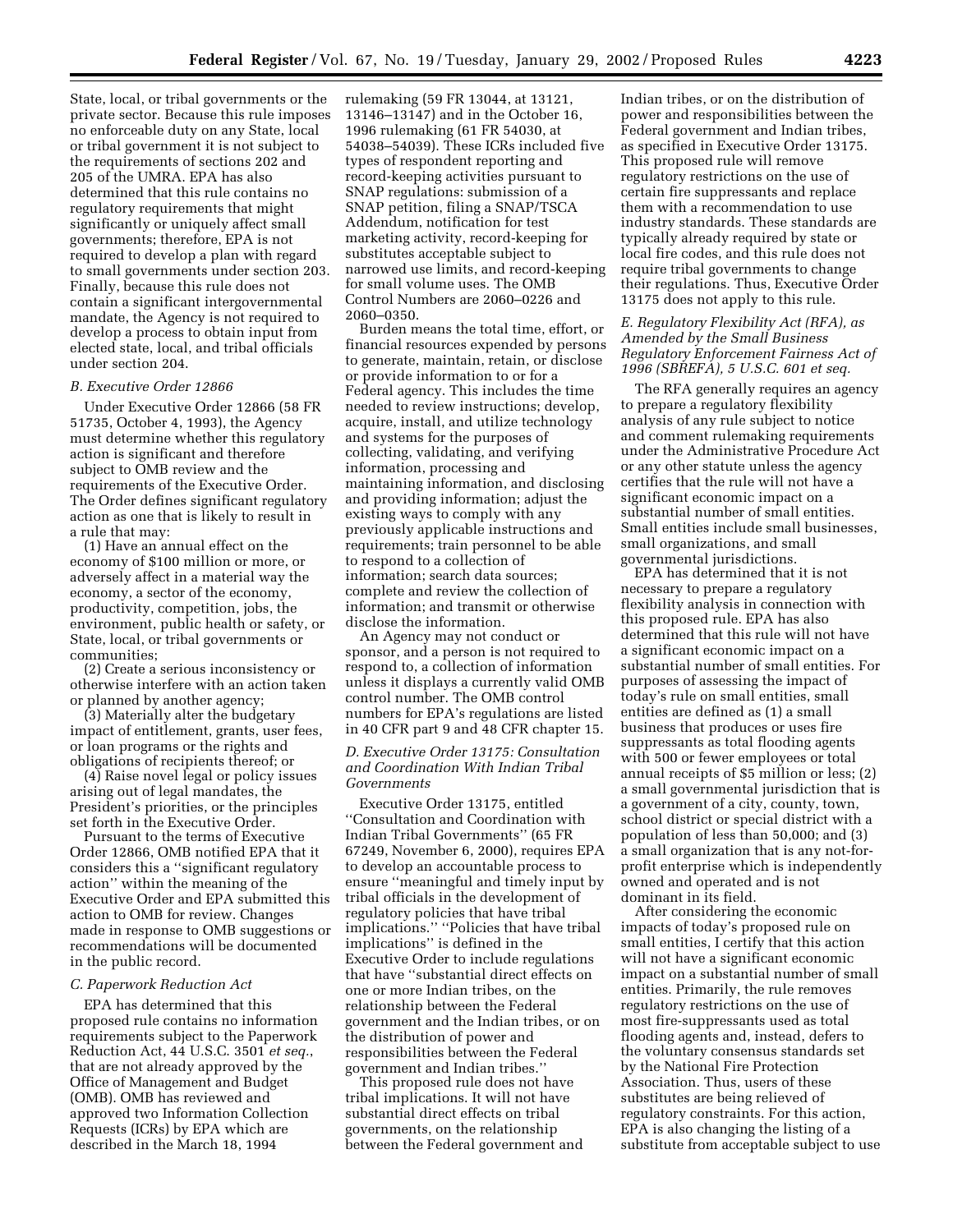conditions to unacceptable. This agent, HBFC–22B1, was phased out of production more than five years ago, except for a few essential uses, because of its high ozone depletion potential. Later, the manufacturer withdrew it from the market because of its toxicity. Because this agent is generally unavailable and because of the potential liability associated with its toxic effects, EPA believes it is extremely unlikely that anyone is currently using this agent. We expect that listing this agent as an unacceptable substitute will have no significant impact on a substantial number of small entities. If anyone has information that small businesses are still using HBFC–22B1 and that there are impacts on those businesses that EPA should consider in making its decision, they should submit that information to EPA. With respect to EPA's decision on Halotron II, EPA is finding it acceptable for all uses requested by the manufacturer. Moreover, the manufacturer of the new fire suppressant, Halotron II, has not yet sold it, so today's action does not affect, in any way, current usage. For Envirogel, today's action removes the use conditions and narrowed use limit on Envirogel with one additive, while maintaining the existing narrowed use limit on Envirogel used with all other additives. Thus, EPA is removing several regulatory constraints on the current ability of any entity, including small entities, to use this substitute. In addition, today's rule prevents potential conflicts between EPA regulations and existing state, local and tribal fire code requirements that incorporate NFPA standards by referring to standards of the NFPA.

Although this proposed rule will not have a significant economic impact on a substantial number of small entities, EPA nonetheless has tried to reduce the impact of this rule on small entities. By introducing new substitutes and removing regulatory restrictions on a number of acceptable substitutes, today's rule gives additional flexibility to small entities that are concerned with fire suppression. EPA also has worked closely together with the National Fire Protection Association, which conducts regular outreach with, and involves small state, local, and tribal governments in developing and implementing relevant fire protection standards and codes.

## *F. Applicability of Executive Order 13045: Protection of Children From Environmental Health Risks and Safety Risks*

Executive Order 13045: ''Protection of Children from Environmental Health

Risks and Safety Risks'' (62 FR 19885, April 23, 1997) applies to any rule that: (1) Is determined to be ''economically significant'' as defined under Executive Order 12866, and (2) concerns an environmental health or safety risk that EPA has reason to believe may have a disproportionate effect on children. If the regulatory action meets both criteria, the Agency must evaluate the environmental health or safety effects of the planned rule on children, and explain why the planned regulation is preferable to other potentially effective and reasonably feasible alternatives considered by the Agency.

This rule is not subject to Executive Order 13045 because it is not economically significant as defined in Executive Order 12866 and because the Agency does not have reason to believe the environmental health or safety risks addressed by this action present a disproportionate risk to children. The halocarbon and inert gas fire suppressants in this proposed rule are used primarily in commercial areas and the workplace. These are areas where we expect adults are more likely to be present than children, and thus, the agents do not put children at risk disproportionately. The Agency finds a fetal toxin, HCFC–22B1, unacceptable in today's action. However, because this agent is generally unavailable and because of the potential liability associated with its toxic effects, EPA believes it is extremely unlikely that anyone is currently using this agent. Therefore, our action on this chemical is not likely to change the risk to children. If there were any change, it would add further protection for children. The public is invited to submit or identify peer-reviewed studies and data, of which the Agency may not be aware, that assessed results of early life exposure to the halocarbon and inert gas agents addressed in today's proposed rule.

## *G. National Technology Transfer and Advancement Act*

Section 12(d) of the National Technology Transfer and Advancement Act of 1995 (''NTTAA''), Public Law No. 104–113, Section 12(d) (15 U.S.C. 272 note) directs EPA to use voluntary consensus standards in regulatory activities unless to do so would be inconsistent with applicable law or otherwise impractical. Voluntary consensus standards are technical standards (e.g., materials specifications, test methods, sampling procedures, and business practices) that are developed or adopted by voluntary consensus standards bodies. The NTTAA directs EPA to provide Congress, through OMB,

explanations when the Agency decides not to use available and applicable voluntary consensus standards.

This rulemaking involves technical standards. EPA proposes to use the NFPA 2001 Standard on Clean Agent Fire Extinguishing Systems, 2000 edition, a voluntary consensus standard developed by the National Fire Protection Association (NFPA). You can obtain copies of this standard by calling the NFPA's order telephone number at 1–800–344–3555 and requesting order number S3–2003–00. The NFPA 2001 standard meets the objectives of the rule by setting scientifically-based guidelines for exposure to halocarbon and inert gas agents used to extinguish fires. In addition, EPA has worked extensively in consultation with OSHA to encourage development of technical standards to be adopted by voluntary consensus standards bodies.

#### *H. Executive Order 13132 (Federalism)*

Executive Order 13132, entitled ''Federalism'' (64 FR 43255, August 10, 1999), requires EPA to develop an accountable process to ensure ''meaningful and timely input by State and local officials in the development of regulatory policies that have federalism implications.'' ''Policies that have federalism implications'' is defined in the Executive Order to include regulations that have ''substantial direct effects on the States, on the relationship between the national government and the States, or on the distribution of power and responsibilities among the various levels of government.''

This proposed rule does not have federalism implications. It will not have substantial direct effects on the States, on the relationship between the national government and the States, or on the distribution of power and responsibilities among the various levels of government, as specified in Executive Order 13132. This proposed rule will remove regulatory restrictions on the use of certain fire suppressants and replace them with a recommendation to use industry standards. These standards are typically already required by state or local fire codes, and this rule does not require state, local, or tribal governments to change their regulations. Thus, Executive Order 13132 does not apply to this rule.

## *I. Executive Order 13211 (Energy Effects)*

This proposed rule is not a ''significant energy action'' as defined in Executive Order 13211, ''Actions Concerning Regulations That Significantly Affect Energy Supply,